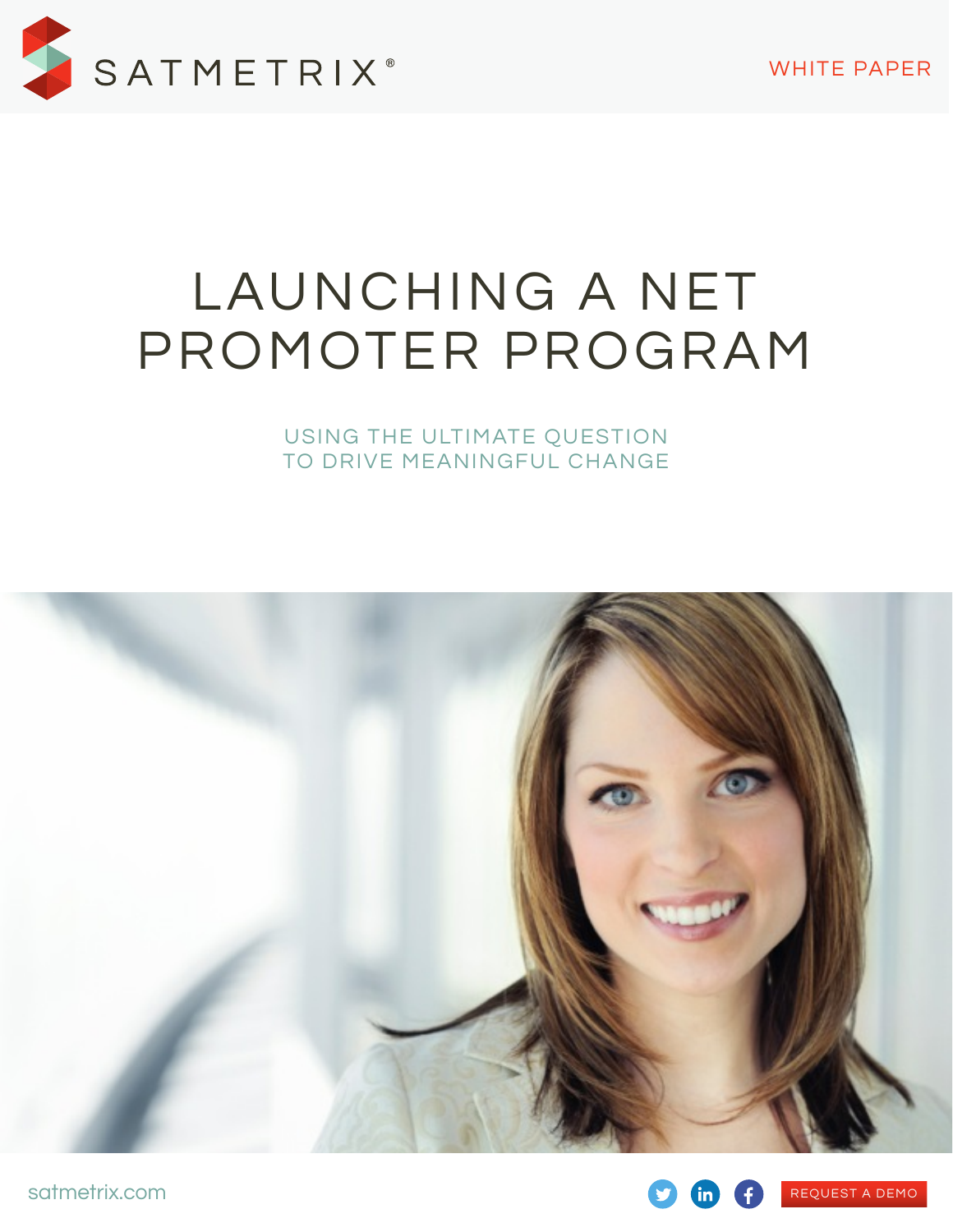## SECTION 1: BEFORE YOU BEGIN



### IN THIS SECTION

- Discover why so many companies are turning to the Net Promoter score (NPS) and methodology to bring customer feedback into the heart of the business
- Learn about the key components you need to succeed with Net Promoter at your company
- Hear a cautionary tale about a company that launched a Net Promoter program without the needed components
- Get an overview of a two-tiered process your firm can implement to do Net Promoter right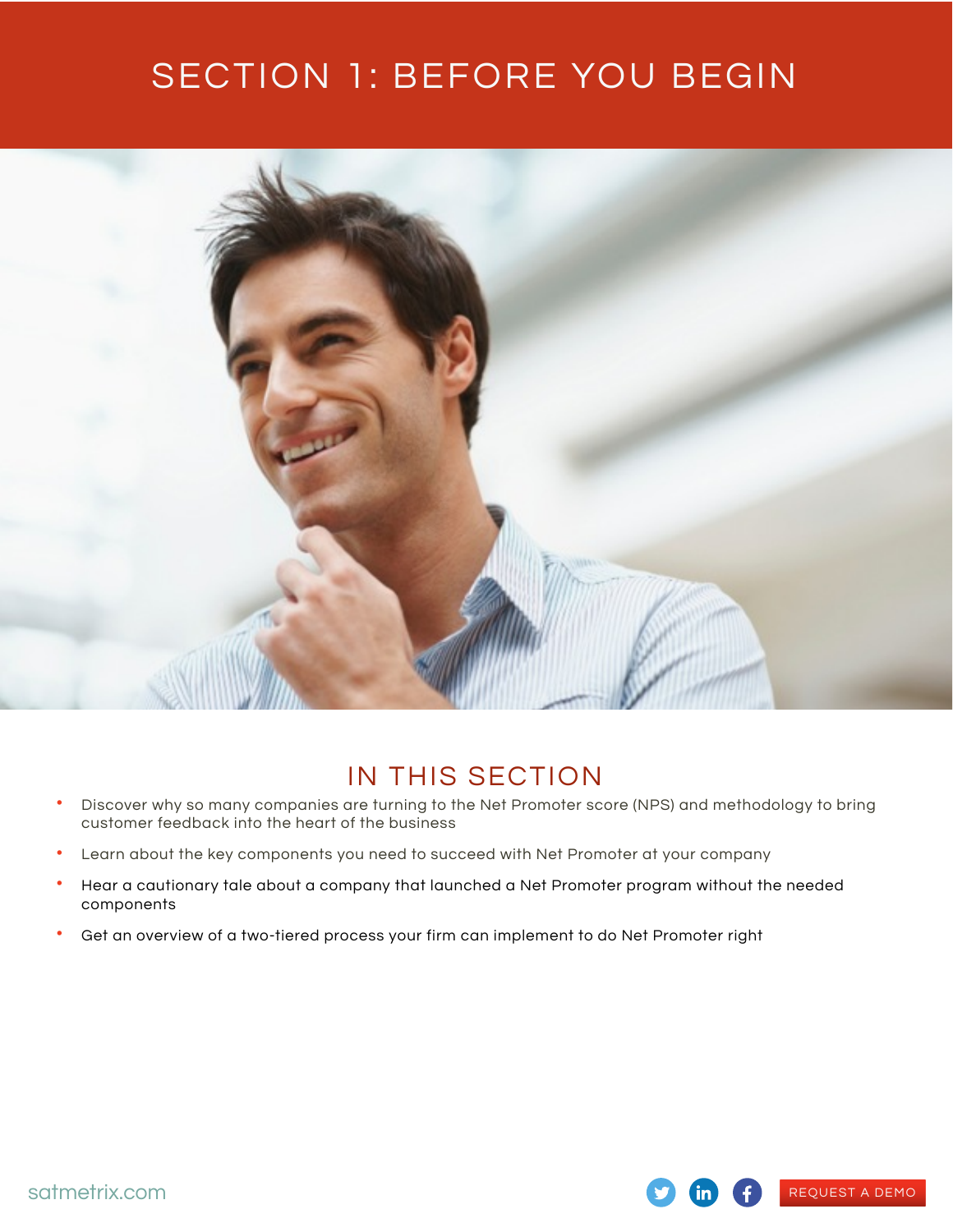# NET PROMOTER: THE GOOD NEWS, AND THE BAD NEWS

Chances are good that you're familiar with the Net Promoter question:

#### "How likely is it that you would recommend our company to a colleague or friend?"

You've also likely heard about the wonderful things that a Net Promoter program can do for your business, perhaps through stories like these:

- A major telecom used a Net Promoter program to achieve record low churn and 32 consecutive quarters of sequential revenue growth
- Net Promoter helped an IT services firm hit 98% retention and grow a tribe of evangelists willing to help crosssell and up-sell
- A franchise system using Net Promoter prompted 650 of its Promoters to share the love in the social sphere during a six-month period

#### THE GOOD NEWS

The good news is that the stories are true. A Net Promoter program can help you:

- Get the customer intelligence you need
- Identify and repair relationships with Detractors to reduce churn
- Turn "just satisfied" Passives into happy Promoters who boost loyalty and drive additional revenue for your business
- Turn Promoters into enthusiastic, passionate evangelists with high lifetime values who believe so strongly in what you do that they actively seek to bring in new business on your behalf

### THE BAD NEWS

But there's another side to the story: Getting to results like those is a little more involved than just posing the ultimate question. The survey, though key, is but a single element in a successful Net Promoter program; the survey gets you on the road to Net Promoter success by giving you real customer intelligence.

However, if all you do is pose the question, then all you get is unprocessed data, to say nothing of customers flummoxed by why you burdened them with a survey in the first place. To signal to customers and employees alike that market feedback is what shapes your organizational priorities, you must take meaningful action on incoming feedback.

Sounds easy, but the path to action—the path to results—can quickly begin to feel like an obstacle course. This paper highlights the most common obstacles you'll face, obstacles that often derail even the most well intentioned Net Promoter efforts before they really get started. It also outlines a proven, best-practices-driven Net Promoter process that helps you dodge those obstacles when they arise in your program, and achieve the results you've been dreaming about:

- Reduced attrition
- Easier cross-sell
- Improved referenceability
- A competitive advantage as a leader in loyalty

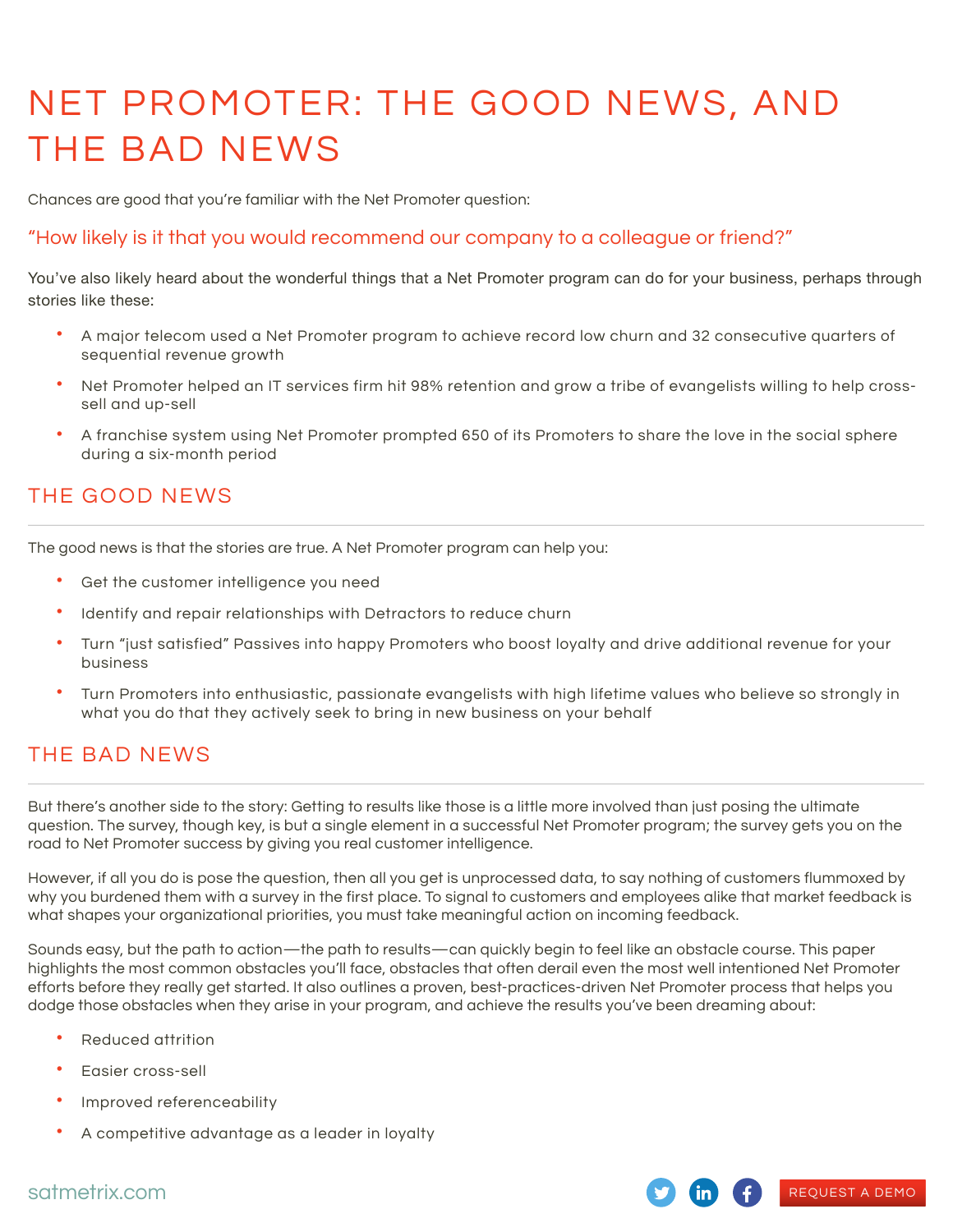# FOR BEST RESULTS, ADD INFRASTRUCTURE AND PROCESS

The simplicity of using and understanding Net Promoter makes it easy to get started, but rushing headlong into surveying customers may get in the way of your company's successful adoption of the NPS discipline. It's happened many times before that someone within a company learns about the "one number you need to grow" and quickly sends out a survey to ask the Net Promoter question.

But then what? What do you do when you get back 100 or even 1,000 survey responses? You might respond to the loudest complaints and rescue a few would-be Detractors. You might ask a few happy customers who responded with a 9 or 10 to the recommend question if they'd be willing to participate in a success story.

However, those one-off efforts, while valuable in and of themselves, will not bring you the long-term, transformational results you want, the results that Net Promoter programs can deliver. In this section, we'll tell you about one of our customers that learned this lesson the hard way, and share several additional reasons why you should think about and plan for your Net Promoter program before it begins.

### A CAUTIONARY TALE

You can avoid many of the pitfalls companies often encounter as they begin their customer feedback programs if you learn from their experiences, such as those of a leading global communication services provider. Because the company was operating in an increasingly commoditized market, management wanted to differentiate on the customer experience by driving the voice of the customer throughout the business.

Despite those bold goals, its initial Net Promoter efforts looked more like a project than a methodology or discipline. The firm started with two uncoordinated survey programs, one in the U.S. and another internationally, with two different groups designing the surveys. The lack of coordination led to different and misaligned survey objectives, inconsistent measures of happiness, and maybe 40 degrees of the 360 degree view management needed to create a culture of customer obsession.

Other challenges cropped up as well:

- Poorly positioned transactional surveys targeted users at the lowest levels of customers' IT organizations, which led to low response rates. Even worse, over surveying on touchpoints led to survey fatigue among customers, and a resulting shortage of relationship data
- Responses on surveys trickled in slowly from customers to internal audiences, with a noticeable lag in the movement of real-time information back to sales and services teams. It's not good when sales learns—two months after a survey—that users within a key account are … were! … are still? … unhappy.
- The firm also lacked a post-survey follow-up process, which meant that although operational costs went up, as did information volume, the quantity of transformative ideas and actions did not.

Although the telecom recovered from its launchphase stumbles…, its experience serves as a cautionary tale: Shaky Net Promoter beginnings can prematurely quash future efforts.

In other words, the company collected data, but lacked a framework for deriving meaningful insight and driving action from that insight.. "The effort was haphazard throughout and impossible to manage," recalls the firm's senior vice president of sales, who also recounted that their initial Net Promoter Score was in the negative—at minus four percent.

REQUEST A DEMO

 $\mathop{\text{in}}$  )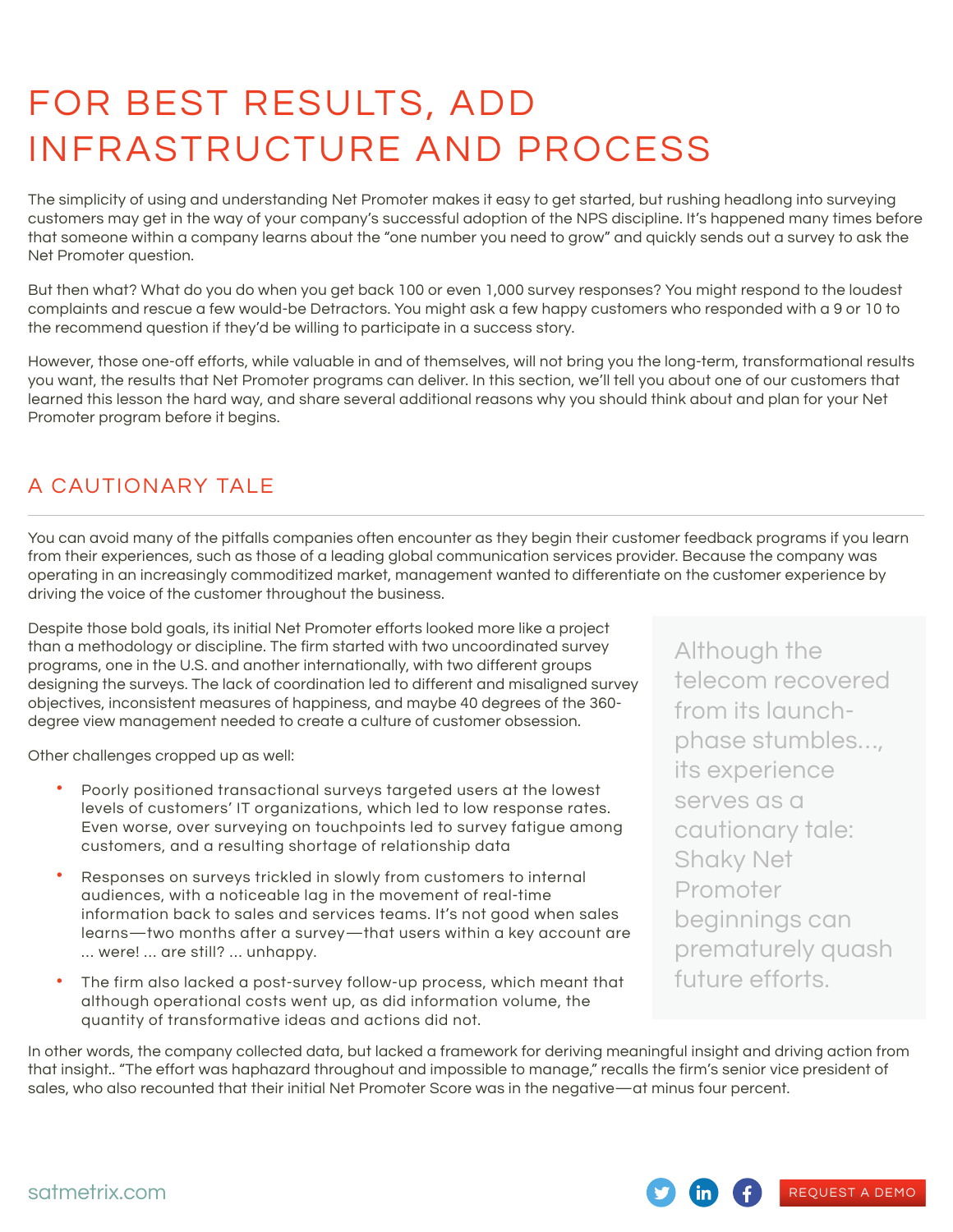Although the telecom recovered from its launch-phase stumbles after partnering with Satmetrix, its experience serves as a cautionary tale: Shaky Net Promoter beginnings can prematurely quash future efforts—efforts that could lead to results like these, later experienced by the same firm:

- A 24% increase in Net Promoter score
- A 70% jump in the number of Promoters over two years
- A 25% decrease in the number of Detractors over the same period
- Seventy (70%) of Promoters reporting in an annual relationship survey that they had recommended the company during the year
- Fifty percent (50%) of CIO-level customers in one region participating in the feedback program
- Forty percent (40%) growth in the number of customers agreeing to act as references
- Five percent (5%) of revenue shifting from commodity to strategic services

### MORE THAN A METRIC

This lesson holds true for firms of any size: If you think of Net Promoter simply as a project or metric, then you will treat it as a project or metric, asking the one question and watching the score, just as you would the puck in an NHL game. You will also likely neglect the processes and infrastructure required to achieve transformative results, which is problematic for several other reasons as well.

#### 1. You damage already fragile relationships when unhappy customers send surveys into "the void"

If customers are Detractors or low-scoring Passives, then you may actually end up damaging already-fragile relationships by not responding. How many times have you submitted a survey into what seems like a black hole? You take the time to share your feedback, giving the company an opportunity to address your concerns and make things right, but they do not respond. It feels like a slap in the face, and adds to your conviction that you should end the relationship immediately. That's no way to treat customers, especially if your goal is to stop them from defecting. To achieve your attrition goals, you must implement a process that immediately moves customer survey details to the people or teams best equipped to respond; you must also make those people and teams accountable to ensure that the needed response actually happens. This is true even if the best they can do in the short-term is to send a bulk email message 48 hours later that says, "We've heard you and are actively seeking solutions to the issues you reported. Please stand by for further updates."

### 2. You leave money and opportunity on the table when happy customers keep it to themselves

On the other hand, if all you gain from your survey effort is knowledge that certain customers are Promoters—if you do not further engage with those Promoters to develop deeper relationships, open new dialogues, and boost referenceability—then you are leaving opportunity on the table. Customers who respond to the ultimate question with 9s and 10s might be passionate evangelists, ready, willing, and able to bring you new business—if only you gave them the chance. That's why the same process that swiftly shuttles Detractor responses to the right people should also forward Promoter comments to those prepared to act.

#### 3. You cannot change customer sentiment when you fail to aggregate, analyze, and disseminate feedback

If you treat Net Promoter as a "project" or a metric, then you may also fail to aggregate customer data to gain a big-picture view of the drivers of happiness and unhappiness at your company. If you fail to aggregate, then you cannot analyze. And if you cannot analyze, you can neither share, nor organizationally act on, what you have learned. Lack of aggregation, analysis, and disseminations further means that you cannot:

#### satmetrix.com

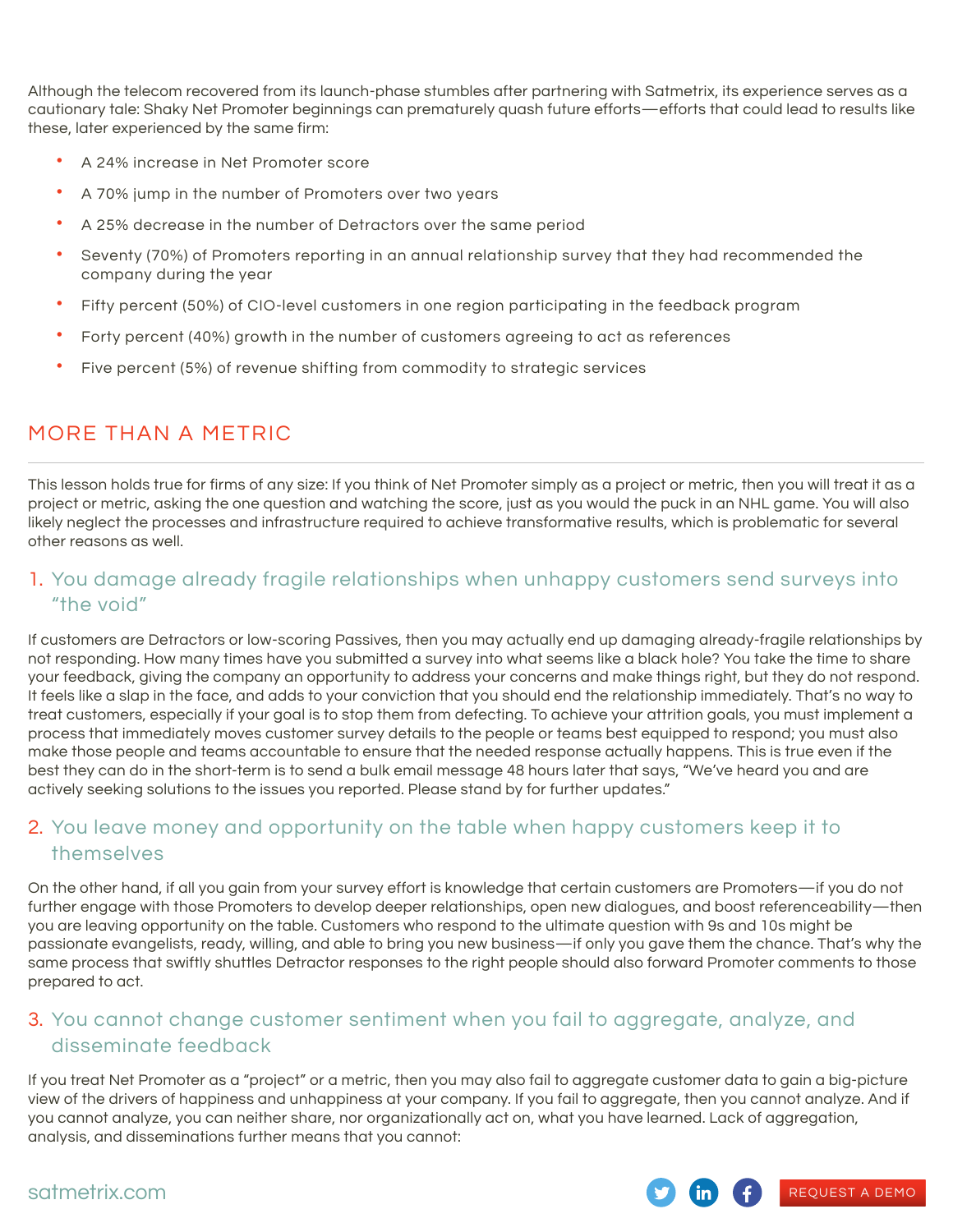- See and understand trends over time to help you predict future behavior
- Organizationally replicate the actions and decisions responsible for happiness wins
- Organizationally weed out the undesirable actions and decisions that lead to unhappiness

The proof is in; the point is clear. To accomplish your goals—to stop customers from defecting, improve loyalty and referenceability, and drive the kind of strategic change that increases profitability and results in business growth—you need a process that enables you to:

REQUEST A DEMO

in I

- Track perceptions
- Diagnose the root causes of customer pain
- Expose new revenue opportunities
- Act on the insights you gain
- Bring about greater customer loyalty and love

You'll learn about such a process next.

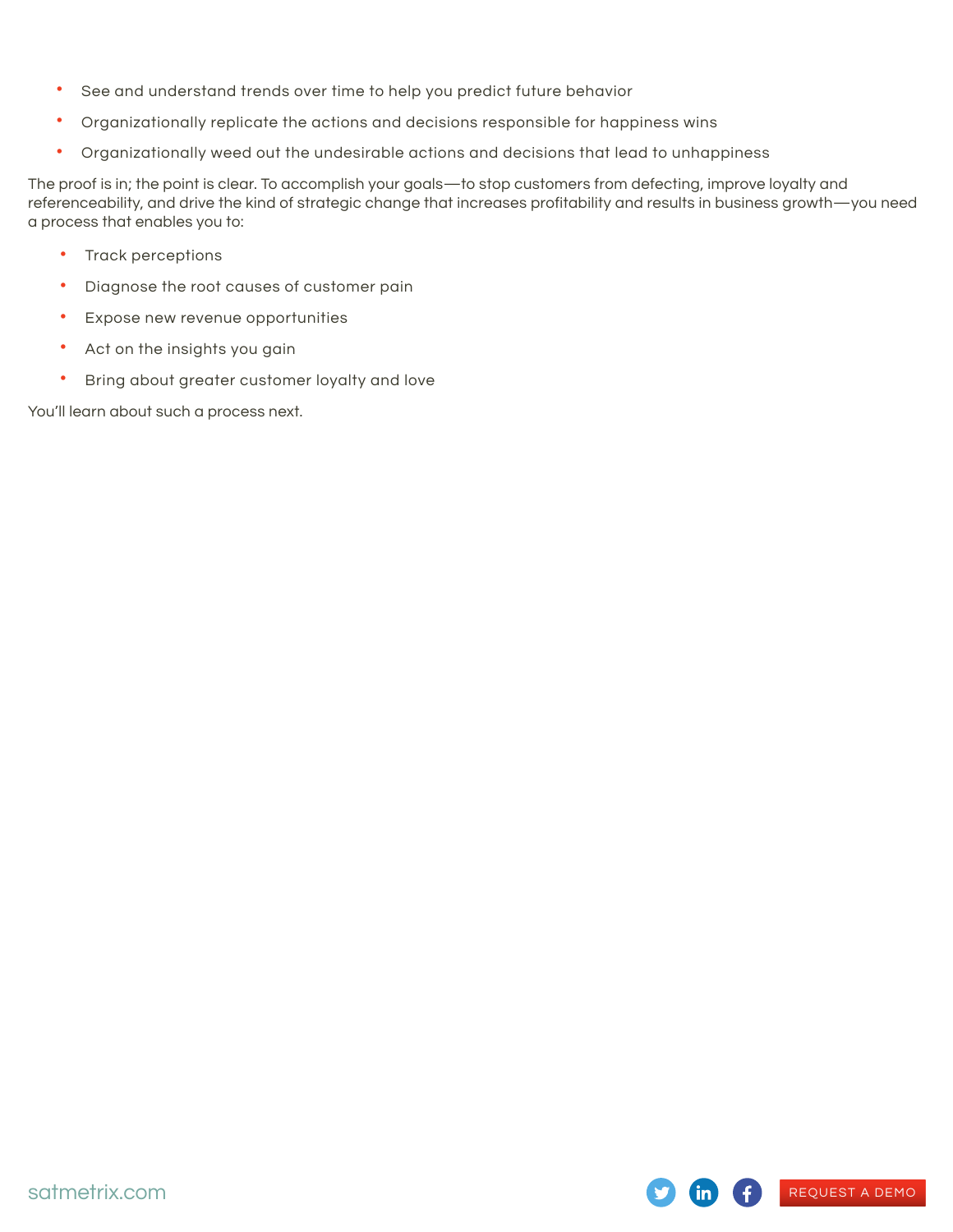# THE PROCESS: MOVING FROM SURVEY DATA TO CUSTOMER LOVE

In its work building more than 1,000 customer feedback programs since its founding in 1997, Satmetrix developed and refined a process designed to bring you Net Promoter results. The process involves closing two loops: the operational loop and the strategic loop.

- 1. The operational loop runs from individual customers to the company and back again; in the halls at Satmetrix, you may hear it affectionately called the "little loop."
- 2. The strategic loop runs from all customers in aggregate to management and then back to all customers again; you may have guessed that we call this loop the "big loop."

#### OPERATIONAL LOOP 6. THE OPERATIONAL STRATEGIC LOOP CLOSED LOOP: FROM CUSTOMER TO COMPANY BACK TO CUSTOMER AGAIN Operationally, or within the "little loop," you route customer survey responses to the right people, who follow up with customers either in predetermined ways, or, if you trust your people, in ways that they deem most appropriate. Employees record their actions, as well as the outcomes of those actions. If your firm is using a manual system, then employees might record actions and outcomes in customer folders or within spreadsheets. A technology solution can automate much of the work of routing, tracking, and following up, making the process easier and more efficient for you. THE STRATEGIC LOOP: FROM CUSTOMER FEEDBACK TO A TRANSFORMED CUSTOMER EXPERIENCE

Next, armed with a truckload of customer experience data, combine that data and information about customer-related actions and outcomes from across the company to gain any number of big-picture views, depending on what you're aggregating and how you're analyzing the information. Suppose, for instance, that you're using Net Promoter in a call center environment. With the right set up, you can gain, and provide to others within your company, the following perspectives:

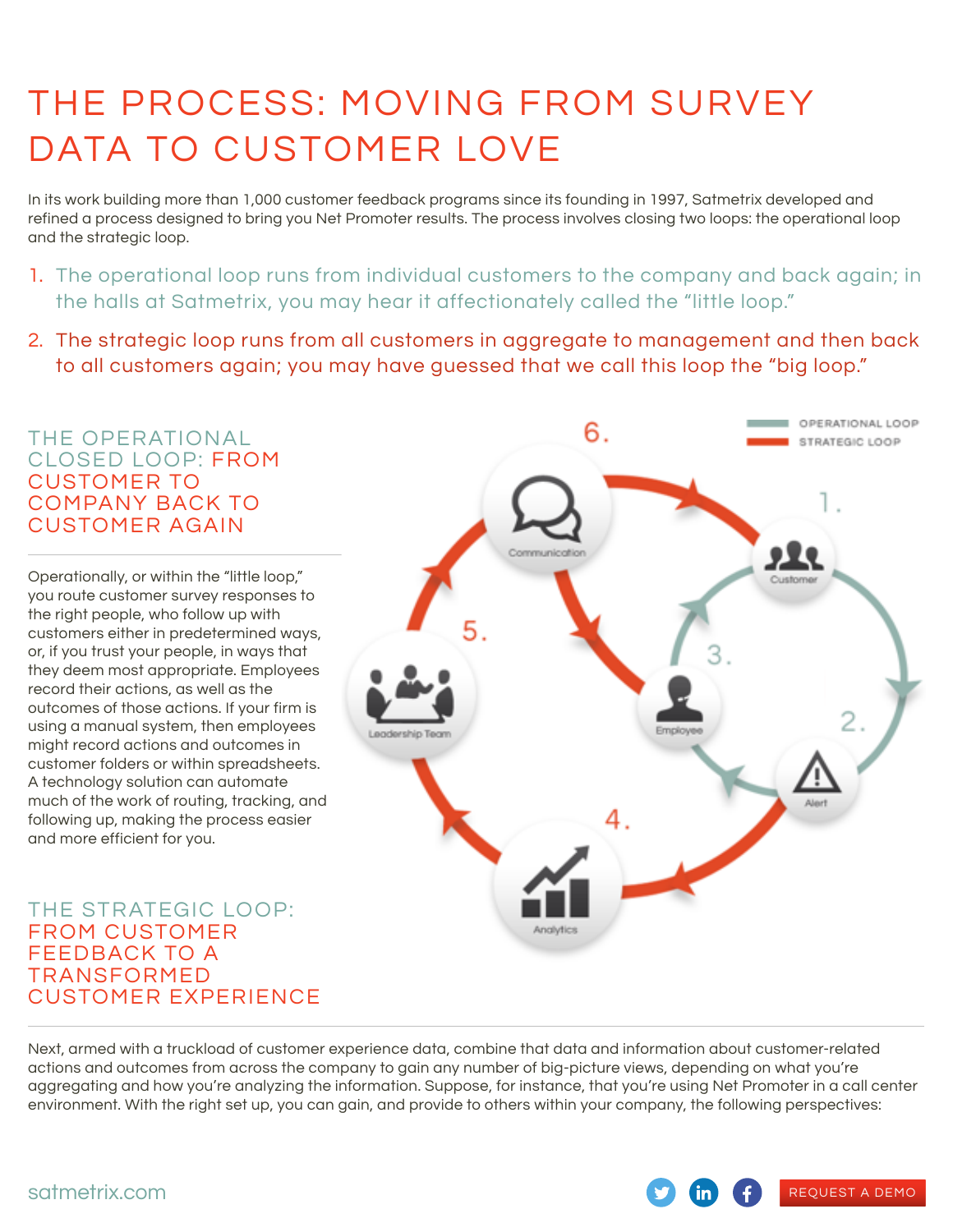- Individual agent performance on various criteria (communication, empathy, knowledge, resolution) as compared to peers and goals
- Overall agent performance on those same criteria over time for team leaders
- Top drivers of call center happiness for call center managers
- Performance by key segment or support type for call center executives
- Net Promoter score distribution for top tier accounts for c-level executives
- Which top tier accounts may be at risk for c-level executives

The views and knowledge you gain from your Net Promoter program are limited only by your imagination—and perhaps by your technology. The figure that follows illustrates six views generated by Satmetrix' in-the-cloud software application.



What are my customers telling me?



Because it's likely that you're just beginning or preparing to begin your Net Promoter effort, the rest of this paper focuses on several key decision points you will encounter in the operational loop, which runs from customer to company and back to customer again.

As you will discover, the process that supports the operational loop will bring you quick wins as you immediately begin to recover Detractors and engage with Promoters.

Our focus is on survey follow-up, or the operational loop that runs from the customer who responds to a survey to your company and then back to the customer again.



REQUEST A DEMO

Imagine the results you might experience with insight like this: Fewer defecting and more saved accounts, better loyalty-related investment decisions, happier customers, and more love and loyalty!

These larger views, particularly those related to overall performance and loyalty drivers, bring you into the larger, strategic loop. You need a process for moving through the strategic loop as well, a way to push aggregated and analyzed survey response and action-outcome data to the appropriate levels of management. This aggregated, analyzed, and distributed data, in turn, informs strategic decisionmaking, driving process and policy changes—and even business transformation—in response to customer feedback.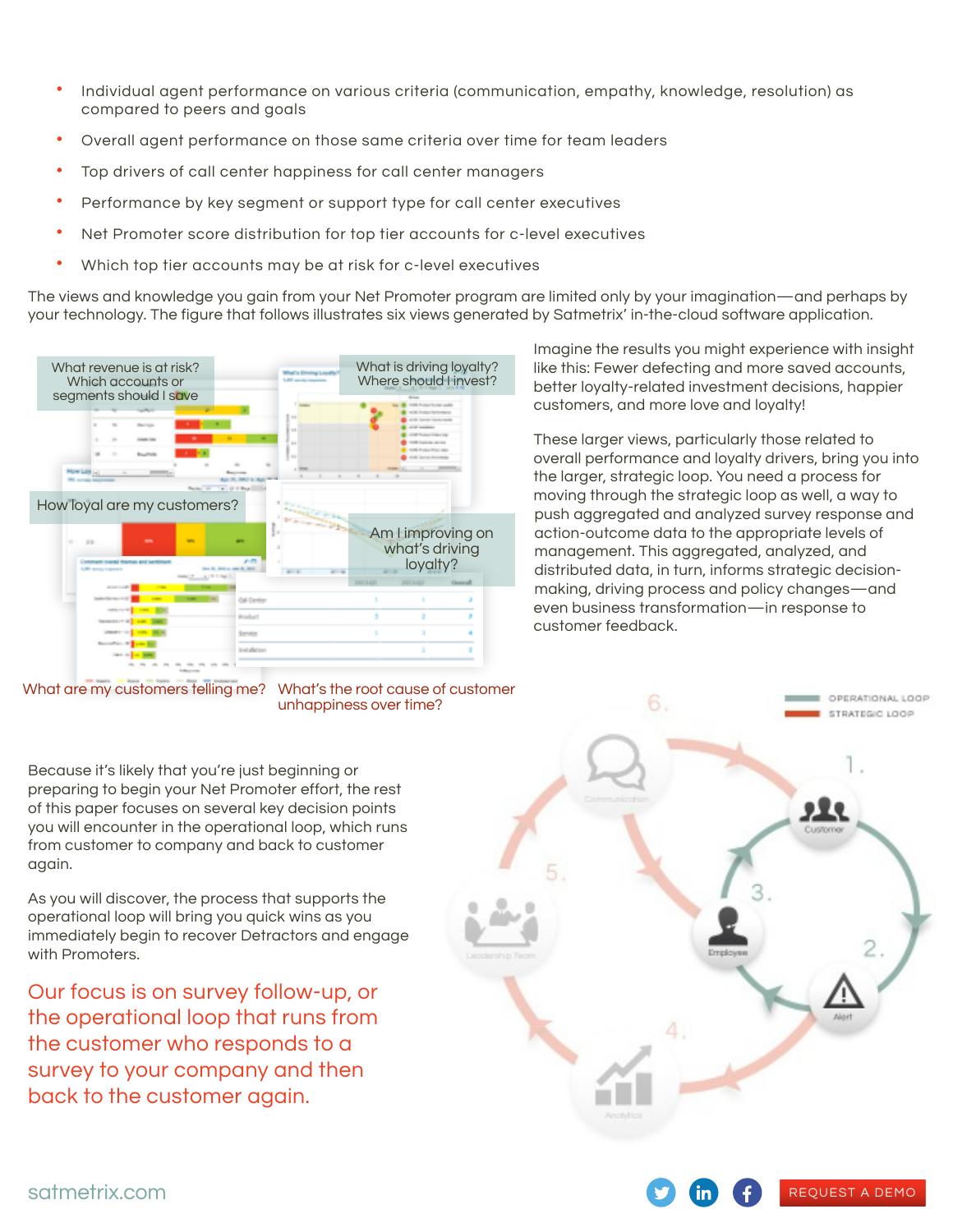### SECTION 2: USING THE OPERATIONAL LOOP TO RECOVER DETRACTORS AND MOBILIZE PROMOTERS



### IN THIS SECTION

- Explore five key decision points you'll encounter while designing your operational loop
	- o What happens to an incoming survey
	- o Who owns the follow-up action
	- o How follow-up owners respond to surveys
	- o How quickly follow-up owners should respond
	- o How follow-up owners record results
- Get insight as to how soon you can expect to see both short-term and long-term results from your Net Promoter program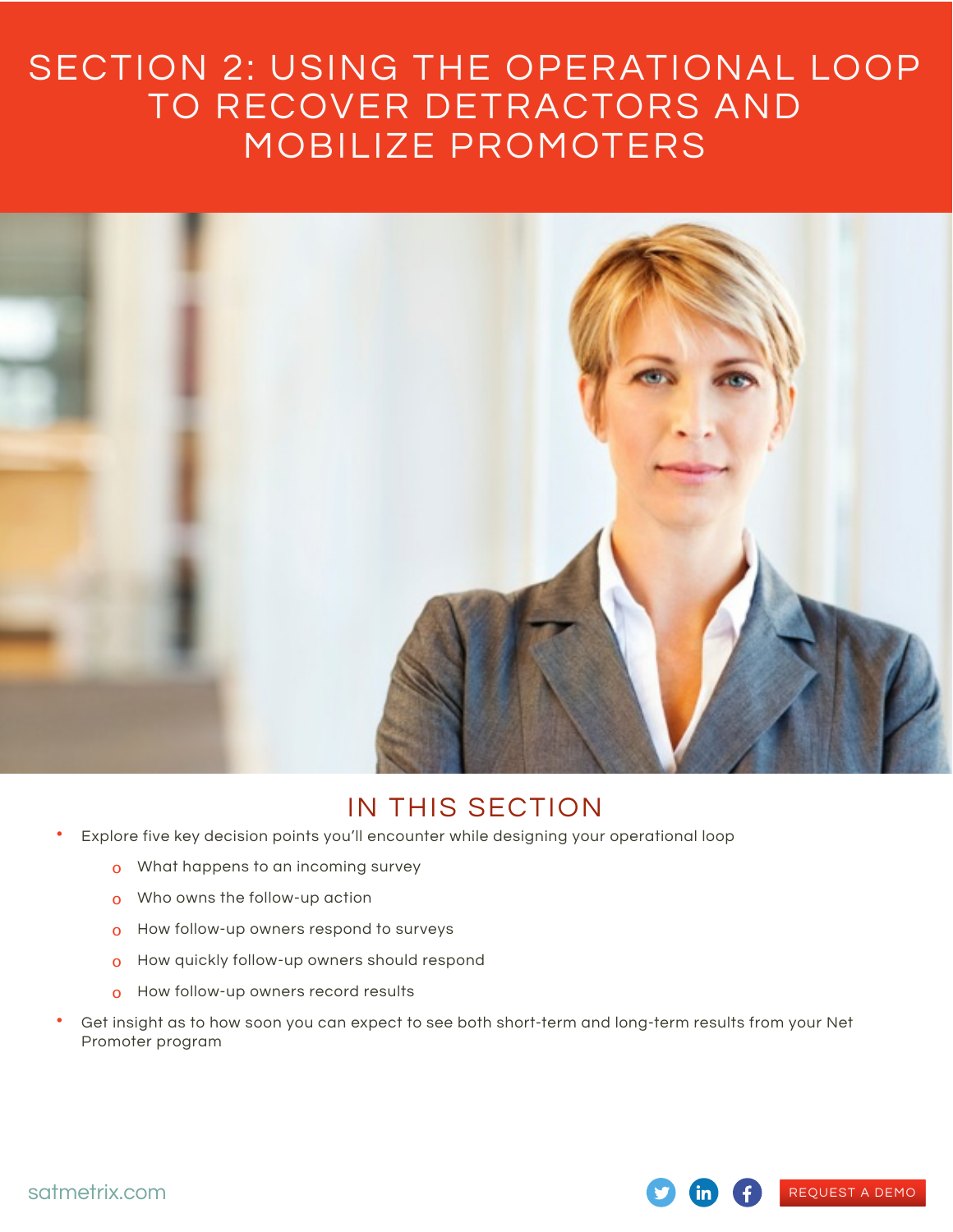# KEY DECISION POINTS OF THE OPERATIONAL LOOP DESIGN

In designing the process flow for the operational follow-up loop at your company, you will face several key decisions:

- What happens to an incoming survey?
- Who owns the follow-up action and makes customer contact?
- How quickly should the action owner respond?
- How does the action owner report on actions and results?
- Who follows up on open issues?

flowchart that follows illustrates how such an operational follow-up process might work for incoming Detractor survey responses, and where the critical decision points lie.

### AN OPERATIONAL FOLLOW-UP PROCESS FOR HANDLING ISSUES RAISED BY UNHAPPY CUSTOMERS IN SURVEY RESPONSES

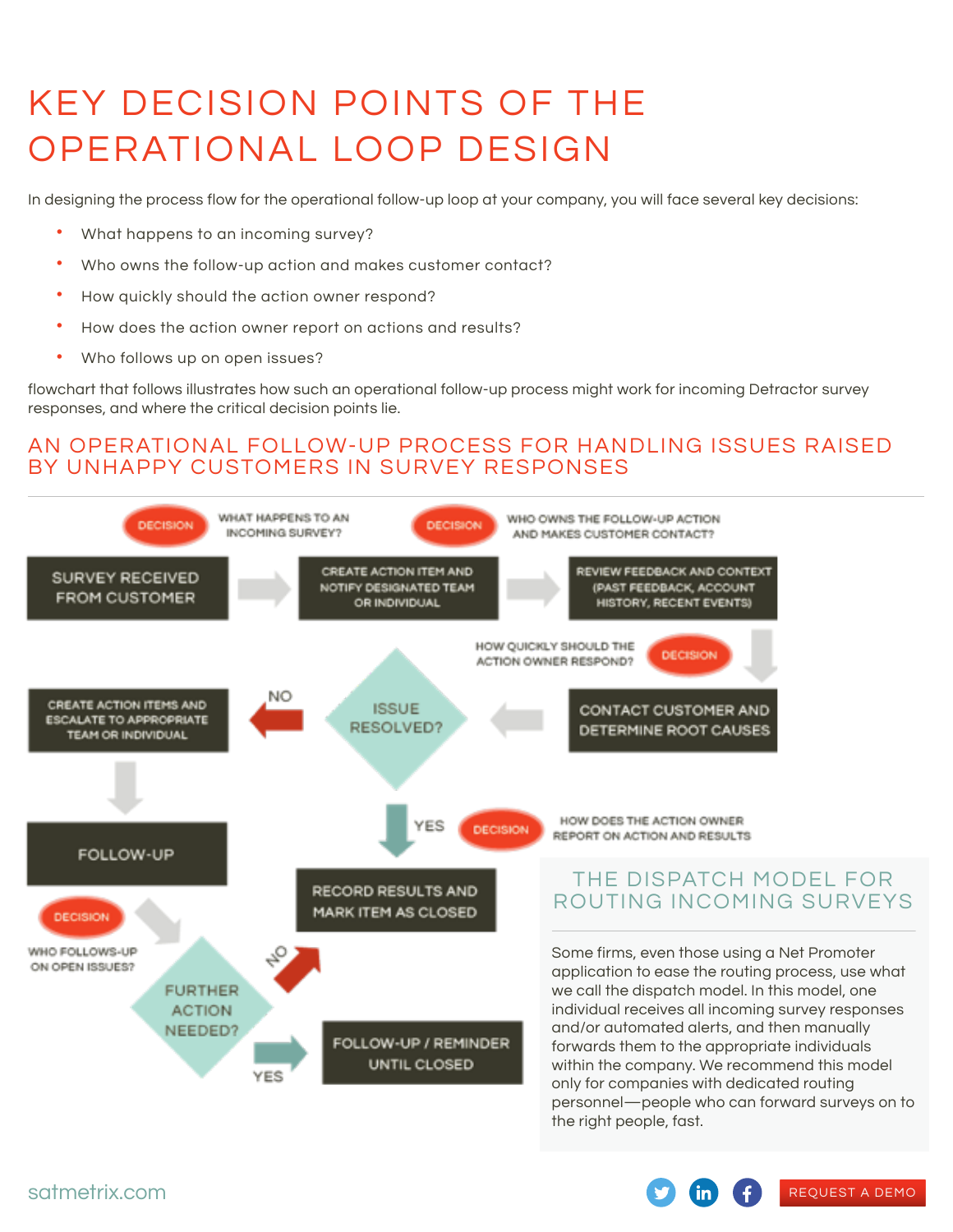# DECISION: WHAT HAPPENS TO AN INCOMING SURVEY?

How you handle incoming surveys largely depends on the technology your company is using for its Net Promoter effort. If you're using an application specifically designed for Net Promoter, that is, software aligned with the Net Promoter methodology, you may be able to use business rules to automatically forward surveys to the right people or teams as soon as those surveys arrive. However, if your system is largely manual, which may be the case if you're using a survey tool, then you will likely have some level of manual triage on your hands when survey responses arrive.

### FOR A LOW VOLUME OF TRANSACTIONAL SURVEYS

Triage may not be an issue if you're sending transactional surveys, say, after an online purchase or transaction, and if your firm's purchase or transaction volume is light. In such a case, you might prefer to assign one individual to receive responses and to determine which person or team is best able to own and handle follow-up actions. Several Satmetrix clients in the financial services industry use this approach; for instance, a branch manager receiving all survey responses from that branch's customers, and then forwarding individual surveys to the right personnel.

Unless the triage can happen quickly, within a few business hours, we do not recommend this approach. In our experience, we've found that it's much better if you can assign a specific person to each customer so that person can follow-up right away, adding that unforgettable "WOW" factor, and creating a valuable sense of customer delight.

### FOR A HIGH VOLUME OF TRANSACTIONAL SURVEYS

In largely manual systems with heavy survey volume—for instance, if you operate multiple call centers and send transactional surveys after incoming call-center sessions—you may need to redesign your business processes or add staff. If survey volume is typically large but less frequently so, say, following twice-yearly relationship surveys to key decision makers, then temporary staff reassignments to handle the survey events may be enough.

Alternately, if you're using a Net Promoter application rather than a survey tool, then, you may be able to automate the routing by setting rules for what happens to incoming surveys. The key is to get survey responses into the right hands, right away. Whose hands are the right hands? Let's look at that decision point next.

### WARNING: BEWARE OF SURVEY FATIGUE

Satmetrix customers across industries have reported declining survey response rates due to email and survey fatigue. If you're sending too many surveys, then you're part of the overall problem. Over-surveying is generally a sign that you haven't effectively segmented your customers, settled on a survey strategy, or prioritized your customer touchpoints.

What's the best way to prevent fatigue? We recommend that you survey your customers no more than once every 90 days.

 $\mathsf{in}$ )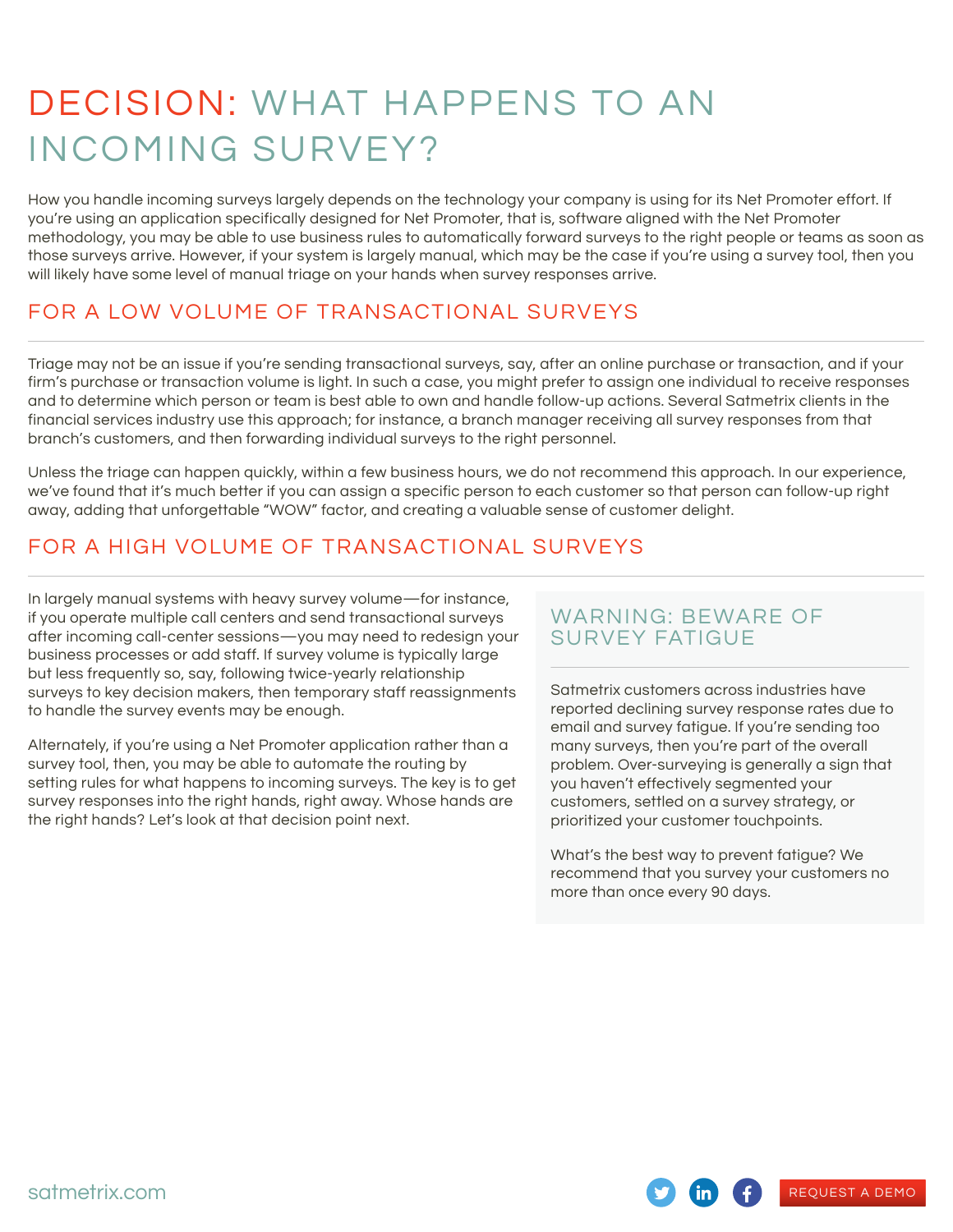# DECISION: WHO OWNS THE FOLLOW-UP ACTION?

Suppose you're in the software industry, requesting customer feedback at two touchpoints along the customer experience corridor – 1) a relationship survey at 30 days after installation, and 2) a transaction survey immediately after a training event. Who owns the follow-up action depends on what you're asking in the survey, and where along the corridor the survey lies, as is illustrated in the following figure.

#### FIRST SURVEY: 30 DAYS AFTER INSTALL

*You might direct all incoming post-installation surveys from happy customers to the individuals responsible for the installation, whether consultants, sales representatives, or members of your technical team. You might also route feedback from unhappy customers at high-value accounts to executives.*



#### SECOND SURVEY: IMMEDIATELY AFTER TRAINING

*For this survey, you might direct results from happy and unhappy customers alike to the teams that performed the training.*

Depending on the survey, you will designate other follow-up owners for different possible responses before the survey launches. As another example, suppose you work for an airline, and you're sending a transactional survey 24 hours postflight. Your rules might look something like this:

- If a customer is a Detractor and scores the check-in time as unsatisfactory, send the survey here for follow-up.
- If the customer is a Detractor and scores the in-flight food as unsatisfactory, send the survey there.
- If the customer belongs to a high-value business account and is a Detractor, send the survey result here and there.
- If the customer is a Promoter, send the survey to marketing for possible engagement and mobilization.

### Before launching, decide where and to whom you'll direct completed surveys.



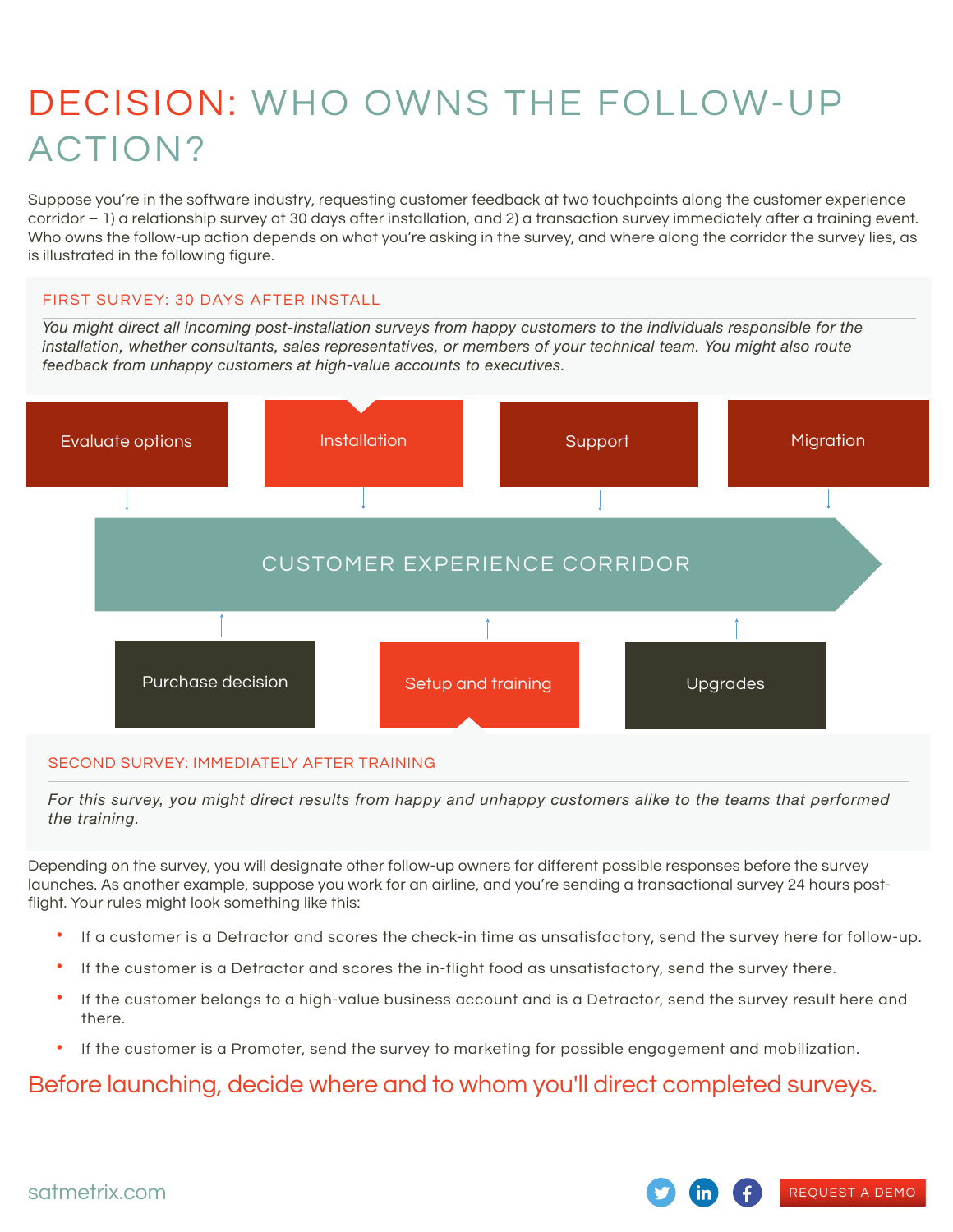# DECISION: HOW DO FOLLOW-UP OWNERS RESPOND TO SURVEYS?

By the time a survey alert arrives in an action owner's inbox, he or she should know how to proceed. If lower-level staff or even external parties will be handling responses, then you may decide to prepare a standard set of possible response and escalation options. If senior staff will be responding, then they will probably want to handle incoming customer issues in ways that they see fit.

Another related factor to consider is whether to respond by email or phone.

- Some companies route all negative survey responses from high-revenue-generating customers to executives for direct and rapid email intervention, which precedes a phone call.
- Other firms declare that all severely Detractors first receive a personal phone call from a senior executive.
- If your technology solution provides mobile capabilities, then your team can receive customer alerts and contact customers at any time, no matter where they are.
- In either case, we recommend that action owners review contact or account history before following up. For instance, before calling a CEO-level respondent, the action owner should review account history and past survey results, plus follow-up from others in the account to be fully prepared.

# DECISION: HOW QUICKLY SHOULD ACTION OWNERS RESPOND TO CUSTOMER SURVEY SUBMISSIONS?

A related decision is the longest time that customers should wait before the action owner replies. Generally, we recommend that you follow up with severe Detractors and key customers within 48 business hours. In fact, the unhappier the customer, and the higher-value the customer, the faster you should reply.

What happens when you send a bi-annual relationship survey, or a transactional survey following a special promotion, and receive a flood of responses? For such cases, determine how to prioritize their follow-up. Some companies prioritize based on the follow-up due date, whether 24 or 48 hours; others prioritize based on the Net Promoter score value given, on the value of the account, or on the influence level of the respondent.

"If you don't ask the right questions, you don't get the right answers. A question asked in the right way often points to its own answer. Asking questions is the ABC of diagnosis. Only the inquiring mind solves problems."

– Edward Hodnett

REQUEST A DEMO

Some companies prioritize responses based on the ratings of Detractors; if a

customer responds with a 5 or 6 to the ultimate question, then you might feel that customer can wait a little while longer than can a customer who responds with a 0 through 4. Other companies segment based on the customer tier, responding to tierone customers faster than to those in tier three.

Some companies declare that action owners must follow up with all Passives and Promoters within two weeks of the survey response. Others want account managers to begin follow-up within two business days.

The key is to make sure that follow up happens, and that it happens as quickly as possible.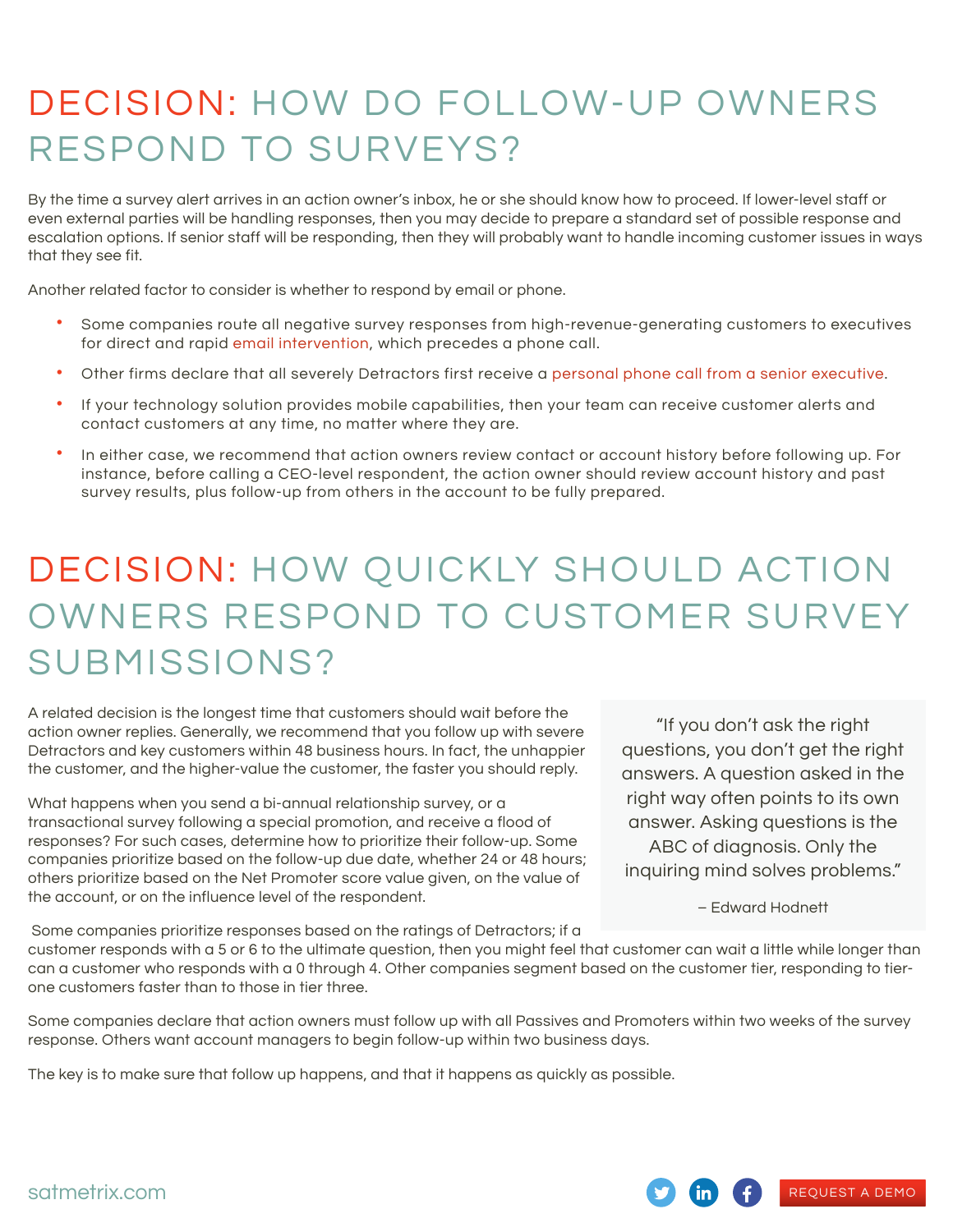### GETTING TO ROOT CAUSES WITH THE "5 WHYS"

It's often difficult to drive to the root cause of customer issues. One technique that makes the job easier is the "5 Whys" – also known as the "Inquisitive Toddler" technique. Although you (or the questioner) may have to ask "Why?" more or fewer than five times, and you may have to ask different people involved in a transaction, asking will bring you closer to the core issues.

In this example, suppose that a customer rates a service person low on courtesy.

- Why did the customer rate the server low on courtesy? Because the server seemed abrupt.
- Why did the server seem abrupt? Because he wasn't nice when serving potatoes.
- Why did you feel he wasn't nice? Because he said he was serving instead of offering to serve.
- Why did the server not offer? The server did offer, but the offer didn't sound like a question.
- Why didn't the server's offer sound like a question? He's an immigrant. Whereas native English speakers raise their voices at the end of a sentence when offering food, non-native speakers do not.

# DECISION: HOW WILL FOLLOW-UP OWNERS RECORD RESULTS?

Follow-up owners should drill down to and record the root causes of the dissatisfaction to determine how best to take action. If owners resolve the issues, then they should record the actions and close the items, either your relationship management software or Net Promoter application. If initial action owners cannot resolve issues—for instance, if the issues stem from transactions or relationships outside of their area of responsibility, they should reassign the alerts to the proper departments or escalate them to the next higher level individual or team as determined by you in advance. In either case, action owners who cannot close issues should let customers know what to expect next, whether it be contact from another department or an escalation to higher levels to address organizational or process issues.

The key is to record status and progress updates, open new action items when reassigning or escalating actions, and, if relevant, setting follow-ups to notify the customer when the issue is closed.

REQUEST A DEMO

satmetrix.com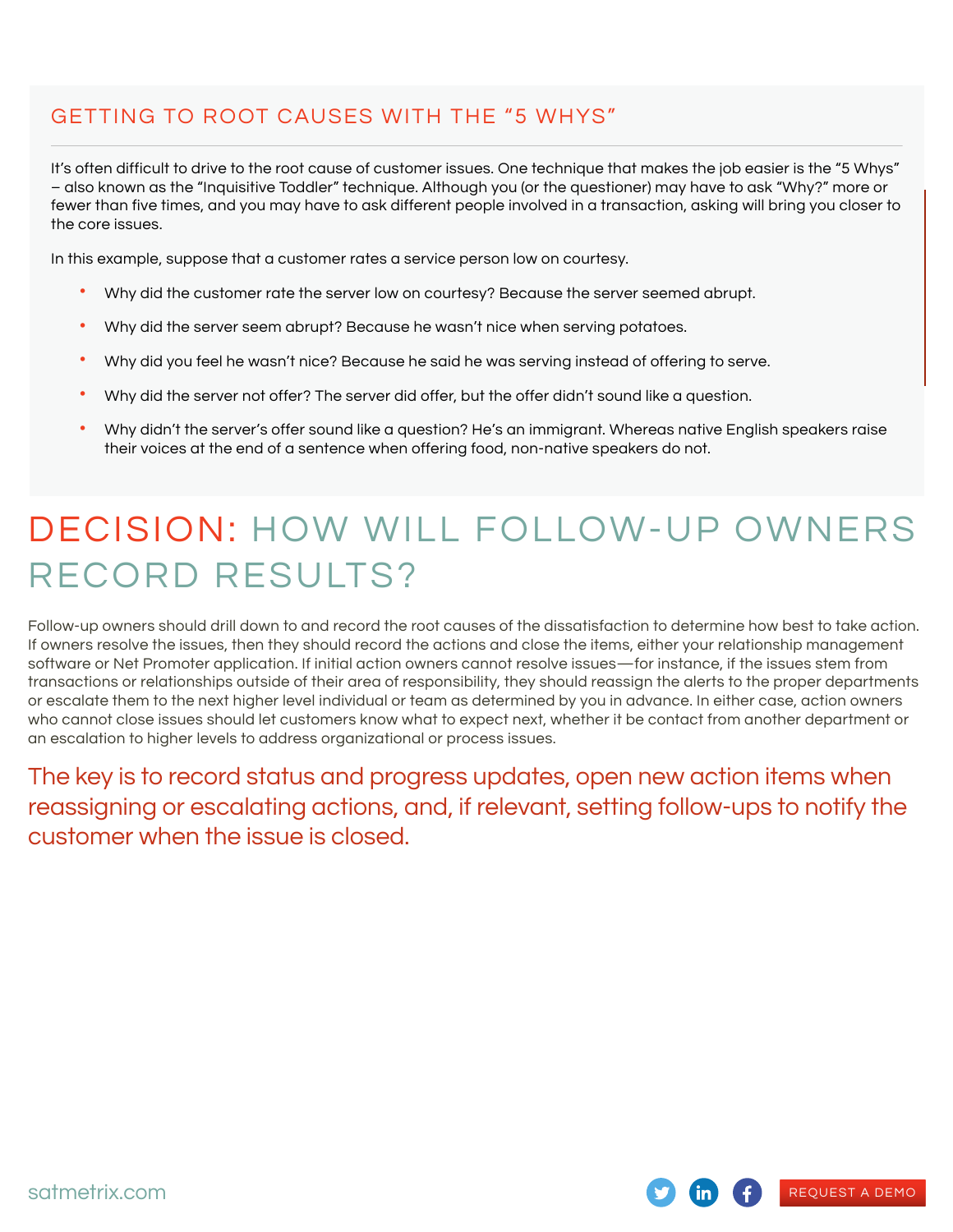## RIDING THE OPERATIONAL LOOP TO QUICK WINS

Expect fast results within the framework of the operational loop, which allows you to open immediate conversations with Promoters, Passives, and Detractors. For instance, expect:

- Fewer defecting customers as you learn who is at risk and take steps to resolve and recover
- Detractors and Passives becoming Promoters as you engage, surprising and delighting with your speedy follow-up
- Promoters becoming passionate evangelists willing to spread the love and speak to the world on your behalf as you open dialogues, continue to engage, and deliver consistent, ongoing experiences of customer delight

How fast is fast? Our recent Net Promoter 360 survey of 307 customer experience practitioners, 249 of whom submitted their corporate Net Promoter scores, reveals that you are most likely to experience "quick wins" within the first six months of establishing your Net Promoter program, as the following graphic illustrates.

### Quick wins are established in the first 6 months. Whereas steadied gains take 2-3 years to be operationalized.



As you look over that data, also notice that the wins increase as time goes on, with the greatest NPS gains happening after the program has been in place for at least one year. However, to achieve such results, you also need to attend to the strategic part of the loop to aggregate, analyze, and address the root causes of happiness and unhappiness at the organizational level.

The NP360 data also illustrates how critical it is to start your Net Promoter program on the right foot. If you fail to launch with the right process in place, then your efforts may never truly get off the ground. And if your efforts never get off the ground, you will never experience the kind of NPS growth that companies with mature programs do.